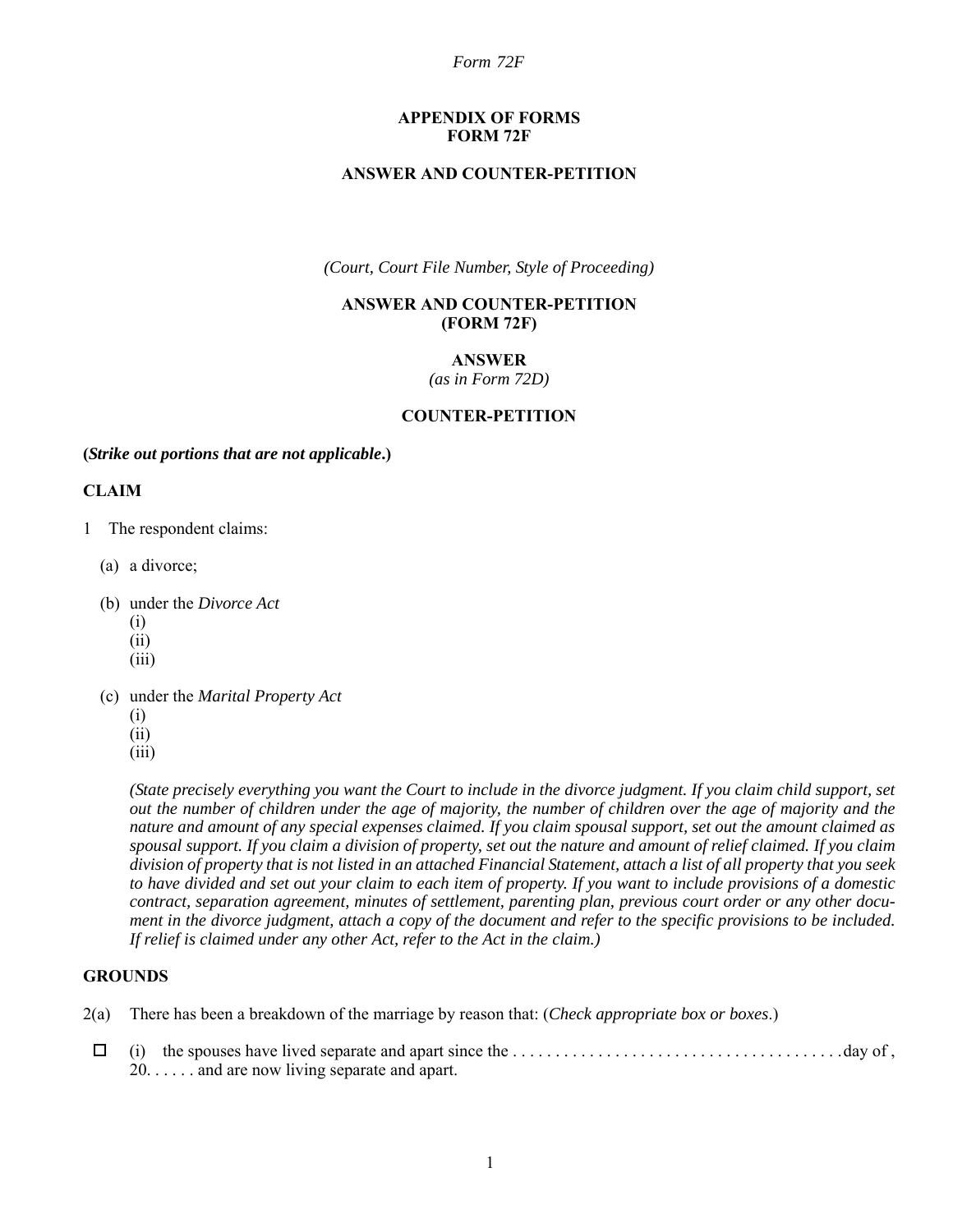- (ii) the petitioner, on or about the . . . . . . . . . . . . day of . . . . . . . . . . . . ., 20. . . ., committed adultery with
- $\Box$  (iii) the petitioner has, since celebration of the marriage, treated the respondent with physical or mental cruelty of such a kind as to render intolerable the continued cohabitation of the spouses.
- (b) The particulars of the grounds for the divorce are: (*Set forth fully but concisely all the material facts relied on but not the evidence by which they may be proved*.)

 . . . . . . . . . . . . . . . . . . . . . . . . . . . . . . . . . . . . . . . . . . . . . . . . . . . . . . . . . . . . . . . . . . . . . . . . . . . . . . . . . . . . . . . . . . . . . . . . . . . . . . . . . . . . . . . . . . . . . . . . . . . . . . . . . . . . . . . . . . . . . . . . . . . . . . . . . . . . . . . . . . . . . . . . . . . . . . . . . .

## **RECONCILIATION**

- 3(a) There is no possibility of reconciliation of the spouses.
- (b) (*Where applicable*) The following efforts to reconcile have been made:

#### **PARTICULARS OF MARRIAGE**

(*Attach a marriage certificate or explain its absence*.)

| 4(a) | The petitioner and respondent were married on the $\dots \dots \dots \dots$ day of $\dots \dots \dots \dots \dots \dots \dots$<br>(place of marriage) |
|------|-------------------------------------------------------------------------------------------------------------------------------------------------------|
| (b)  |                                                                                                                                                       |
| (c)  |                                                                                                                                                       |
| (d)  | The petitioner's last name on the day before this marriage (if different than at birth):                                                              |
| (e)  |                                                                                                                                                       |
| (f)  |                                                                                                                                                       |
| (g)  |                                                                                                                                                       |
| (h)  | The petitioner's gender on the day before this marriage:<br>$\Box$ Female<br>$\Box$ Another Gender<br>$\Box$ Male                                     |
| (i)  | The respondent's gender on the day before this marriage:<br>$\Box$ Female<br>$\Box$ Another Gender<br>$\Box$ Male                                     |
| (j)  | The marital status of the petitioner and the respondent on the day before this marriage was:<br>petitioner respondent                                 |
| (k)  |                                                                                                                                                       |
| (1)  |                                                                                                                                                       |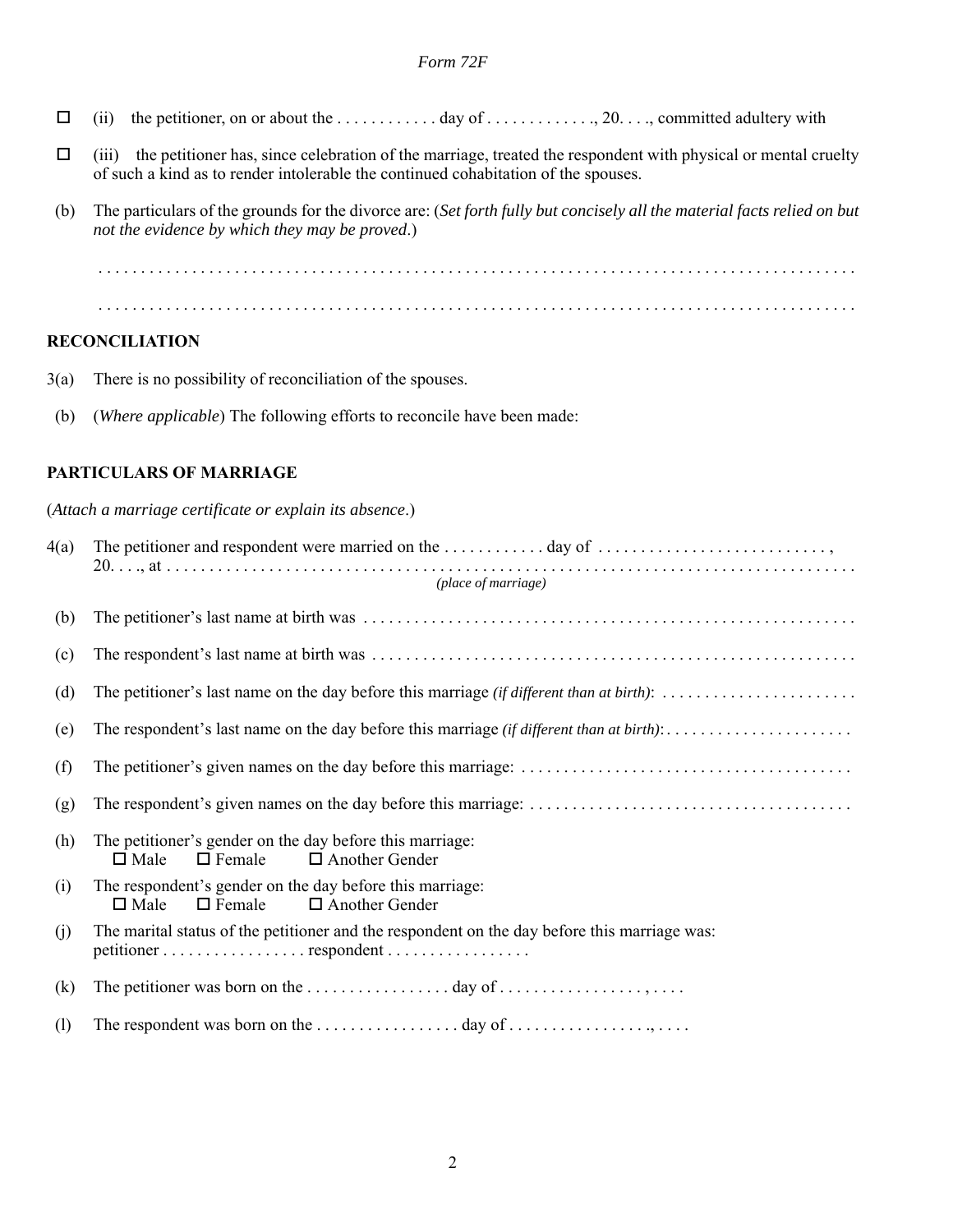# **RESIDENCE AND JURISDICTION**

- $5(a)$  The petitioner resides at  $\dots \dots \dots \dots \dots \dots$  in the Province of  $\dots \dots \dots \dots \dots \dots \dots \dots \dots \dots \dots$
- (b) The respondent resides at  $\dots \dots \dots \dots \dots$  in the Province of  $\dots \dots \dots \dots \dots \dots \dots \dots \dots \dots$
- (c) (*Check the appropriate box*)
- $\Box$  The petitioner has been
- $\Box$  The respondent has been
- $\Box$  Both the petitioner and the respondent have been

habitually resident in the Province of New Brunswick for at least one year immediately preceding the date of the commencement of this proceeding.

# **CAPACITY**

6 Both the petitioner and the respondent are of the full age of 19 years and neither of them suffers from any legal disability.

# **CHILDREN**

7(a) The following are all the living children of the marriage as defined by the *Divorce Act:*

| <b>Full Name</b>                                                                | <b>Birth date</b> | <b>School and</b><br>grade or<br>year | Person(s) with whom child<br>lives and length of time<br>child has lived there |  |  |
|---------------------------------------------------------------------------------|-------------------|---------------------------------------|--------------------------------------------------------------------------------|--|--|
|                                                                                 | .                 |                                       |                                                                                |  |  |
| .                                                                               | .                 |                                       |                                                                                |  |  |
|                                                                                 |                   |                                       |                                                                                |  |  |
|                                                                                 | .                 |                                       |                                                                                |  |  |
|                                                                                 |                   |                                       |                                                                                |  |  |
| .                                                                               |                   |                                       |                                                                                |  |  |
| The children habitually reside in (municipality and province, state or country) |                   |                                       |                                                                                |  |  |

(b) The respondent seeks a parenting order with respect to the following children on the following terms: (*Be sure that this claim agrees with the claim under clause 1(b)*.)

| Name of child | <b>Terms of Order</b> |  |  |
|---------------|-----------------------|--|--|
|               |                       |  |  |
|               |                       |  |  |
|               |                       |  |  |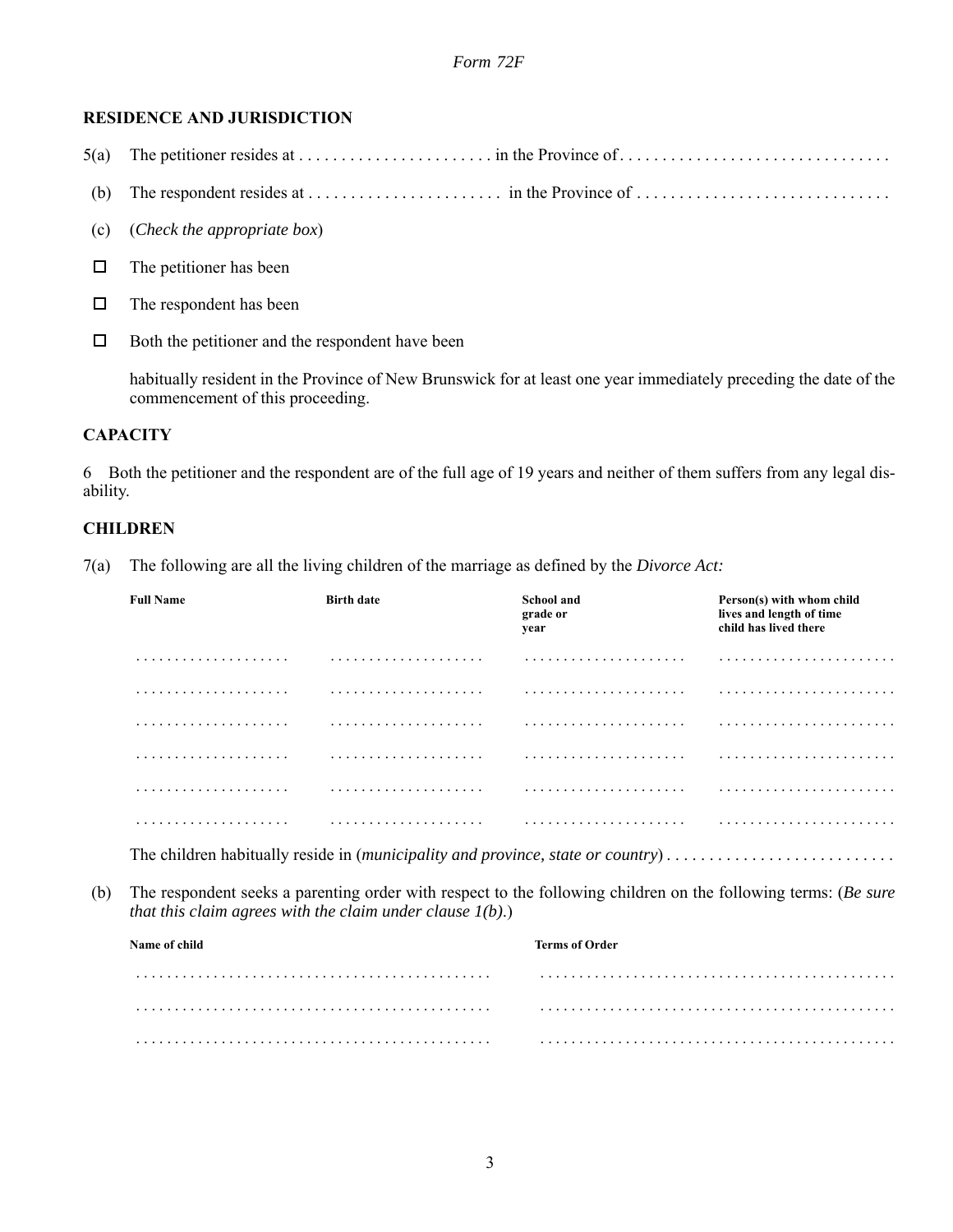|                                                                                                                                                                                                                                                                                         | ] agrees<br>The petitioner $\lceil \quad \rceil$ does not agree with the above terms.                                                                                                               |                       |  |  |
|-----------------------------------------------------------------------------------------------------------------------------------------------------------------------------------------------------------------------------------------------------------------------------------------|-----------------------------------------------------------------------------------------------------------------------------------------------------------------------------------------------------|-----------------------|--|--|
| (c)                                                                                                                                                                                                                                                                                     | The respondent is not seeking a parenting order and                                                                                                                                                 |                       |  |  |
|                                                                                                                                                                                                                                                                                         | ] is content that a previous parenting order continue in force, or                                                                                                                                  |                       |  |  |
|                                                                                                                                                                                                                                                                                         | ] is attempting to obtain a parenting order in another proceeding, full particulars of which are as follows: (Give<br>name of court, court file number and particulars of the order or proceeding.) |                       |  |  |
|                                                                                                                                                                                                                                                                                         |                                                                                                                                                                                                     |                       |  |  |
|                                                                                                                                                                                                                                                                                         |                                                                                                                                                                                                     |                       |  |  |
|                                                                                                                                                                                                                                                                                         |                                                                                                                                                                                                     |                       |  |  |
| The respondent seeks to have parenting time allocated under a parenting order and is content that the petitioner<br>(d)<br>have parenting time and decision-making responsibility allocated under a parenting order with respect to the fol-<br>lowing children on the following terms: |                                                                                                                                                                                                     |                       |  |  |
|                                                                                                                                                                                                                                                                                         | Name of child                                                                                                                                                                                       | <b>Terms of Order</b> |  |  |
|                                                                                                                                                                                                                                                                                         |                                                                                                                                                                                                     |                       |  |  |
|                                                                                                                                                                                                                                                                                         |                                                                                                                                                                                                     |                       |  |  |
|                                                                                                                                                                                                                                                                                         |                                                                                                                                                                                                     |                       |  |  |
|                                                                                                                                                                                                                                                                                         |                                                                                                                                                                                                     |                       |  |  |
|                                                                                                                                                                                                                                                                                         |                                                                                                                                                                                                     |                       |  |  |
|                                                                                                                                                                                                                                                                                         |                                                                                                                                                                                                     |                       |  |  |
|                                                                                                                                                                                                                                                                                         | agrees<br>The petitioner [ ] does not agree with the above terms.                                                                                                                                   |                       |  |  |
| (e)                                                                                                                                                                                                                                                                                     | The following is the existing schedule of parenting time for the spouse who does not have the children living with<br>him or her: (Give details such as days of the week, hours and location.)      |                       |  |  |
| (f)                                                                                                                                                                                                                                                                                     | The above schedule of parenting time is                                                                                                                                                             |                       |  |  |
|                                                                                                                                                                                                                                                                                         | ] satisfactory.<br>] not satisfactory.                                                                                                                                                              |                       |  |  |
|                                                                                                                                                                                                                                                                                         | (If not satisfactory, give reasons and describe how the schedule should be changed.)                                                                                                                |                       |  |  |
|                                                                                                                                                                                                                                                                                         |                                                                                                                                                                                                     |                       |  |  |

 . . . . . . . . . . . . . . . . . . . . . . . . . . . . . . . . . . . . . . . . . . . . . . . . . . . . . . . . . . . . . . . . . . . . . . . . . . . . . . . . . . . . . . . . . . . . . . . . . . . . . . . . . . . . . . . . . . . . . . . . . . . . . . . . . . . . . . . . . . . . . . . . . . . . . . . . . . . . . . . . . . . . . . . . . . . . . . . . . .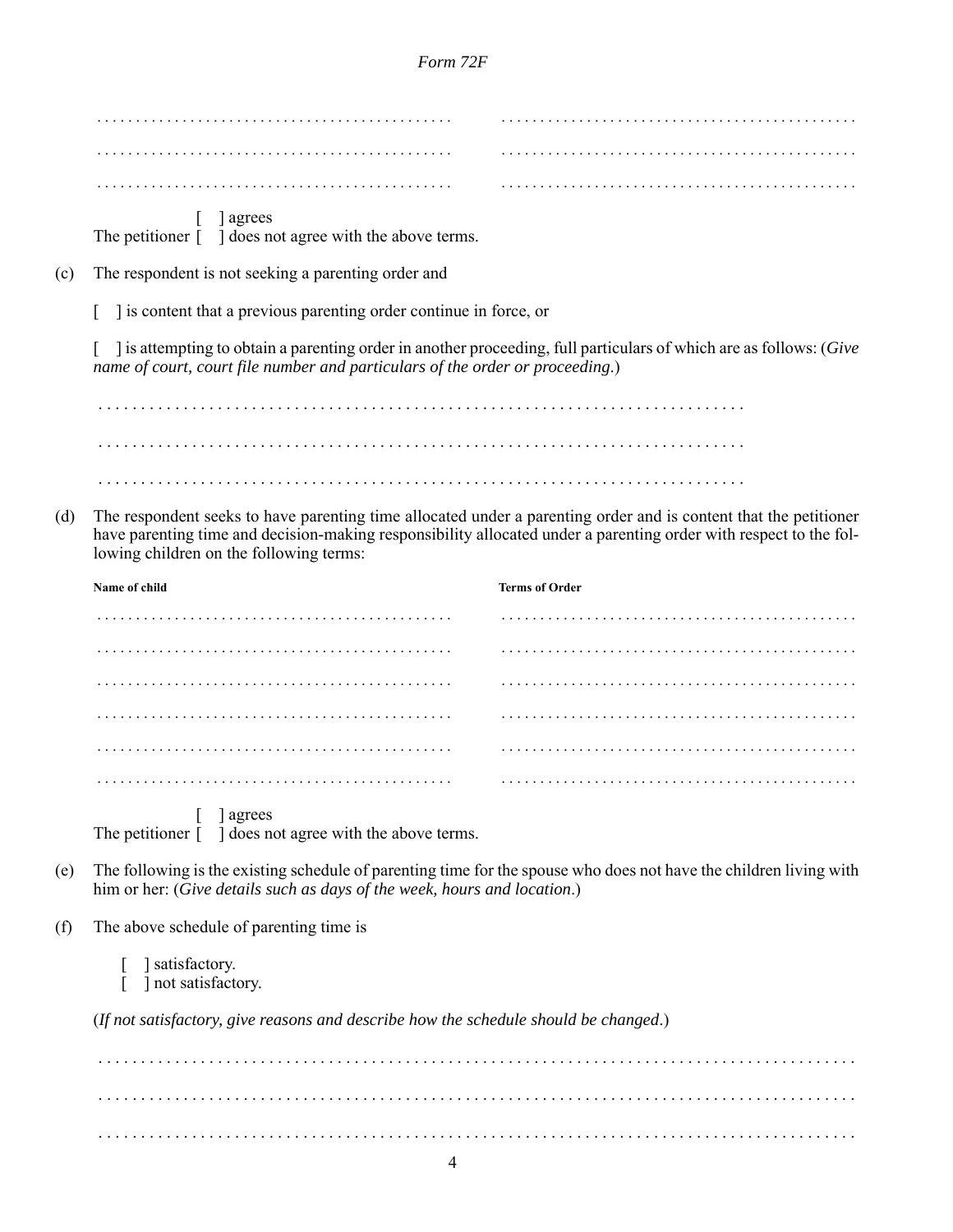| (g)                                                                                               |                                                                                                                                                                                                        |                                                                                     | The order sought in clause (b) or (d) is in the best interests of the children for the following reasons:        |                             |
|---------------------------------------------------------------------------------------------------|--------------------------------------------------------------------------------------------------------------------------------------------------------------------------------------------------------|-------------------------------------------------------------------------------------|------------------------------------------------------------------------------------------------------------------|-----------------------------|
|                                                                                                   |                                                                                                                                                                                                        |                                                                                     |                                                                                                                  |                             |
|                                                                                                   |                                                                                                                                                                                                        |                                                                                     |                                                                                                                  |                             |
|                                                                                                   |                                                                                                                                                                                                        |                                                                                     |                                                                                                                  |                             |
|                                                                                                   |                                                                                                                                                                                                        |                                                                                     |                                                                                                                  |                             |
|                                                                                                   |                                                                                                                                                                                                        |                                                                                     |                                                                                                                  |                             |
| (h)                                                                                               | The following changes in the circumstances of the spouses are expected to affect the children and the parenting<br>time and decision-making responsibility with respect to the children in the future: |                                                                                     |                                                                                                                  |                             |
|                                                                                                   |                                                                                                                                                                                                        |                                                                                     |                                                                                                                  |                             |
|                                                                                                   |                                                                                                                                                                                                        |                                                                                     |                                                                                                                  |                             |
|                                                                                                   |                                                                                                                                                                                                        |                                                                                     |                                                                                                                  |                             |
|                                                                                                   |                                                                                                                                                                                                        |                                                                                     |                                                                                                                  |                             |
|                                                                                                   |                                                                                                                                                                                                        |                                                                                     |                                                                                                                  |                             |
| The existing arrangements between the spouses for support for the children are as follows:<br>(i) |                                                                                                                                                                                                        |                                                                                     |                                                                                                                  |                             |
|                                                                                                   | Amount paid                                                                                                                                                                                            | Time period (weekly,<br>monthly, etc.)                                              | Paid by (petitioner or<br>respondent)                                                                            | Paid for<br>(name of child) |
|                                                                                                   | .                                                                                                                                                                                                      | .                                                                                   | .                                                                                                                |                             |
|                                                                                                   | .                                                                                                                                                                                                      | .                                                                                   | .                                                                                                                |                             |
|                                                                                                   |                                                                                                                                                                                                        |                                                                                     | .                                                                                                                |                             |
|                                                                                                   |                                                                                                                                                                                                        |                                                                                     |                                                                                                                  |                             |
|                                                                                                   |                                                                                                                                                                                                        |                                                                                     |                                                                                                                  |                             |
|                                                                                                   |                                                                                                                                                                                                        |                                                                                     |                                                                                                                  |                             |
| (j)                                                                                               | The existing support arrangements                                                                                                                                                                      |                                                                                     |                                                                                                                  |                             |
|                                                                                                   | ] are being honoured.<br>] are not being honoured.                                                                                                                                                     |                                                                                     |                                                                                                                  |                             |
|                                                                                                   |                                                                                                                                                                                                        | all of the unpaid amount, be sure to include it in the claim under clause $1(b)$ .) | (If not being honoured, specify how much is unpaid and for how long. If you seek an order for payment of part or |                             |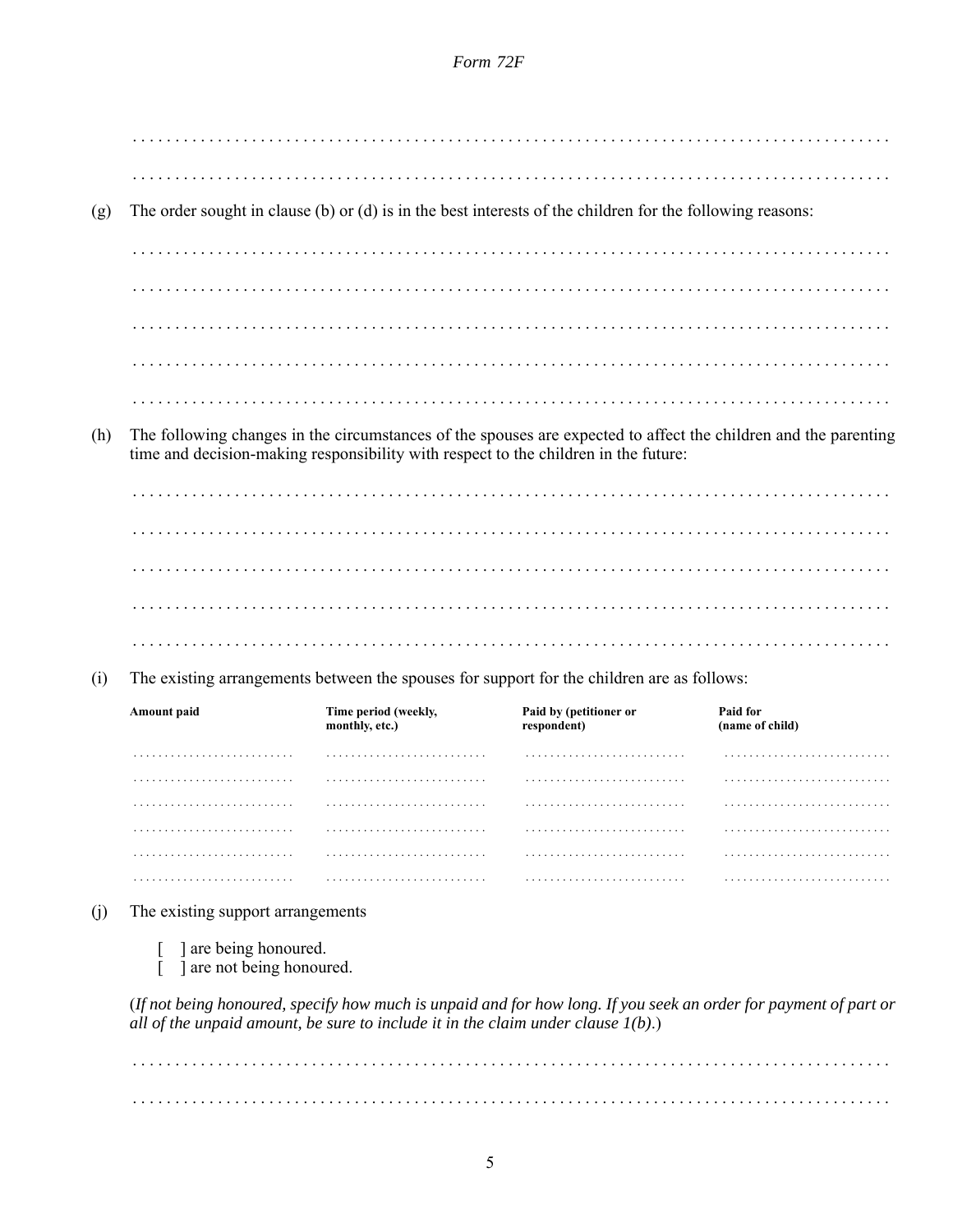. . . . . . . . . . . . . . . . . . . . . . . . . . . . . . . . . . . . . . . . . . . . . . . . . . . . . . . . . . . . . . . . . . . . . . . . . . . . . . . . . . . . . . . . .

(k) The respondent proposes that the support arrangements for the children should be as follows: (*Be sure that this claim agrees with the claim under clause 1(b)*.)

| <b>Amount to</b><br>be paid | Time period (weekly,<br>monthly, etc.) | To be paid by<br>(petitioner or respondent) | To be paid for<br>(name of child) |
|-----------------------------|----------------------------------------|---------------------------------------------|-----------------------------------|
|                             |                                        |                                             |                                   |
|                             |                                        |                                             |                                   |
| .                           |                                        |                                             |                                   |
|                             |                                        |                                             |                                   |
|                             |                                        |                                             |                                   |
|                             |                                        |                                             |                                   |

(k.1) The nature and amount of any special expenses are as follows:

| Nature of<br>special<br>expense | <b>Amount to</b><br>be paid | Time<br>period<br>(weekly,<br>monthly,<br>etc. | To be<br>paid by<br>(petitioner or<br>respondent) | To be<br>paid for<br>name of<br>child) |
|---------------------------------|-----------------------------|------------------------------------------------|---------------------------------------------------|----------------------------------------|
| .                               |                             | .                                              | .                                                 | .                                      |
| .                               |                             | .                                              | .                                                 | .                                      |
| .                               |                             | .                                              | .                                                 | .                                      |
| .                               |                             | .                                              | .                                                 | .                                      |

(l) The educational needs of the children

[ ] are being met. [ ] are not being met.

(*If not being met, give particulars*.)

 . . . . . . . . . . . . . . . . . . . . . . . . . . . . . . . . . . . . . . . . . . . . . . . . . . . . . . . . . . . . . . . . . . . . . . . . . . . . . . . . . . . . . . . . . . . . . . . . . . . . . . . . . . . . . . . . . . . . . . . . . . . . . . . . . . . . . . . . . . . . . . . . . . . . . . . . . . . . . . . . . . . . . . . . . . . . . . . . . . . . . . . . . . . . . . . . . . . . . . . . . . . . . . . . . . . . . . . . . . . . . . . . . . . . . . . . . . . . . . . . . . . . . . . . . . . . . . . . . . . . . . . . . . .

## **OTHER COURT PROCEEDINGS**

8 If you are applying for a parenting order or an order for child support or spousal support, you will need to tell the court about:

- any criminal or child protection cases or orders that involve you or your spouse, or
- any restraining or protection orders or applications against one of you.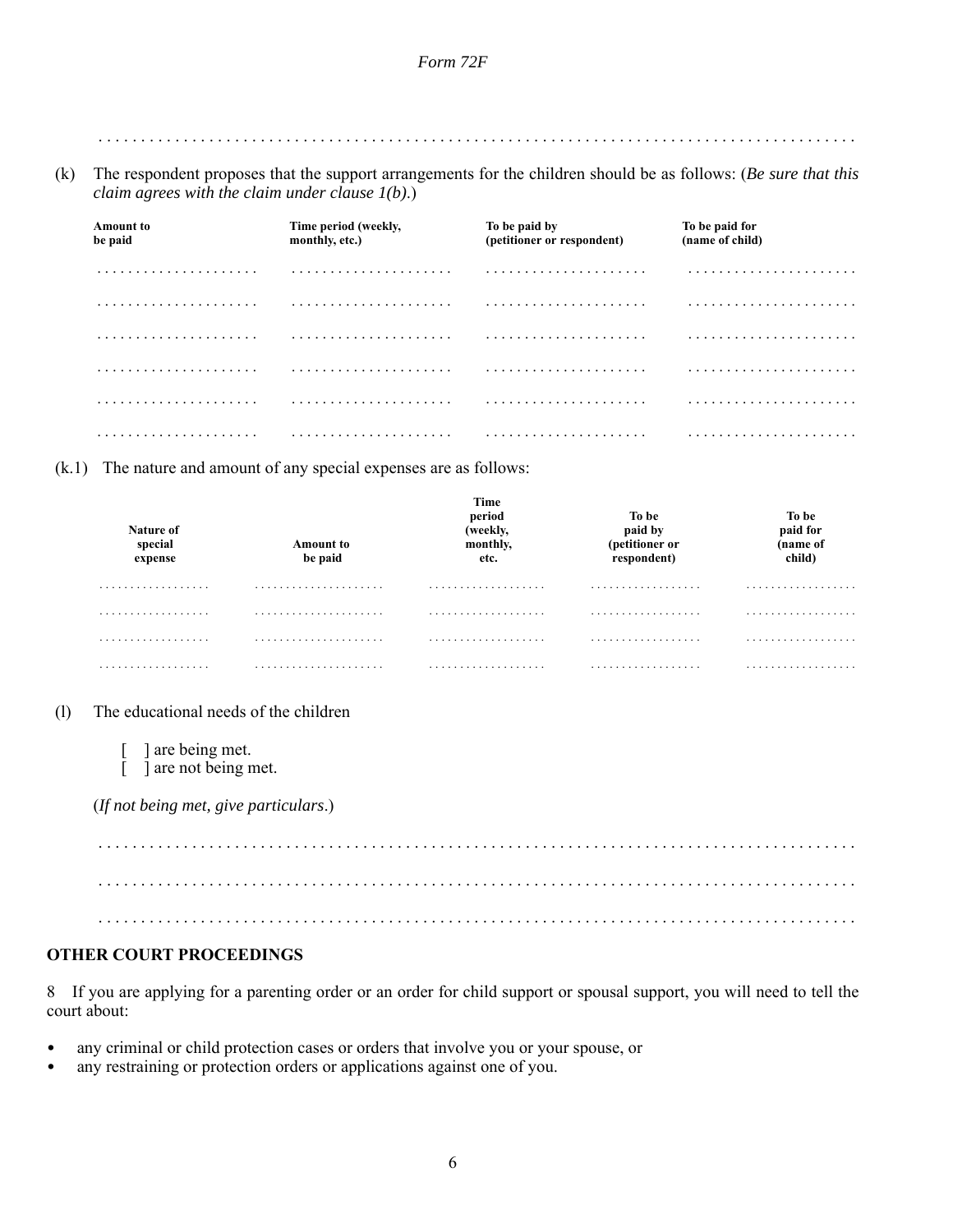The judge will use this information to help ensure that any orders made under the *Divorce Act* do not conflict with other orders or proceedings.

The following are all other court proceedings involving one or both parties to the proceeding or any child of the marriage: *(Give the name of the court, the court file number, the kind of order the court was asked to make and what order, if any, the court made. If the proceeding is not yet completed, give its current status.)*

. . . . . . . . . . . . . . . . . . . . . . . . . . . . . . . . . . . . . . . . . . . . . . . . . . . . . . . . . . . . . . . . . . . . . . . . . . . . . . . . . . . . . . . . . . . . . . . . . . . . . . . . . . . . . . . . . . . . . . . . . . . . . . . . . . . . . . . . . . . . . . . . . . . . . . . . . . . . . . . . . . . . . . . . . . . . . . . . . .

. . . . . . . . . . . . . . . . . . . . . . . . . . . . . . . . . . . . . . . . . . . . . . . . . . . . . . . . . . . . . . . . . . . . . . . . . . . . . . . . . . . . . . . . .

# **DOMESTIC CONTRACTS, SEPARATION AGREEMENTS, MINUTES OF SETTLEMENT OR OTHER FI-NANCIAL ARRANGEMENTS AND PARENTING PLANS**

9(a) The spouses have entered into the following domestic contracts, separation agreements, minutes of settlement or other written or oral financial arrangements: (*Give particulars and attach copies. State whether the arrangements are now in effect. If support payments have not been paid in full, state the amount that has not been paid*.)

**Date** Nature of arrangements . . . . . . . . . . . . . . . . . . . . . . . . . . . . . . . . . . . . . . . . . . . . . . . . . . . . . . . . . . . . . . . . . . . . . . . . . . . . . . . . . . . . . . . . . . . . . . . . . . . . . . . . . . . . . . . . . . . . . . . . . . . . . . . . . . . . . . . . . . . . . . . . . . . . . . . . . . . . . . . . . . . . . . . . . . . . . . . . . . . . . . . . . . . . . . . . . . . . . . . . . . . . . . . . . . . . . . . . . . . . . . . . . . . . . . . . . . . . . . . . . . . . . . . . . . . . . . . . . . . . .

- (b) The spouses have agreed to a parenting plan. (*Attach a copy.*)
- (c) (*Where a claim for support or division of property is made, check the appropriate box or boxes*.)
- $\Box$  The Financial Statement of the respondent, in the form prescribed by the Rules of Court, is attached,
- $\Box$  The income information of the respondent required by the child support guidelines is attached.
- $\Box$  I claim a division of property not listed in the Financial Statement. A list of all property that I seek to have divided is attached and my claim to each item of property is set out on the list,
- $\Box$  The petitioner and respondent agree that corollary relief should be granted as set out above in the respondent's claim.

## **COLLUSION, CONDONATION AND CONNIVANCE**

- 10(a) There has been no collusion in relation to this proceeding.
	- (b) (*Where breakdown of the marriage is alleged on the basis of adultery or cruelty, check the box below, unless there has been either connivance or condonation on the part of the respondent, in which case give full particulars of the facts on which the Court will be asked to find that the public interest would be better served by granting the divorce*.)
- $\Box$  There has been no condonation or connivance on the part of the respondent.